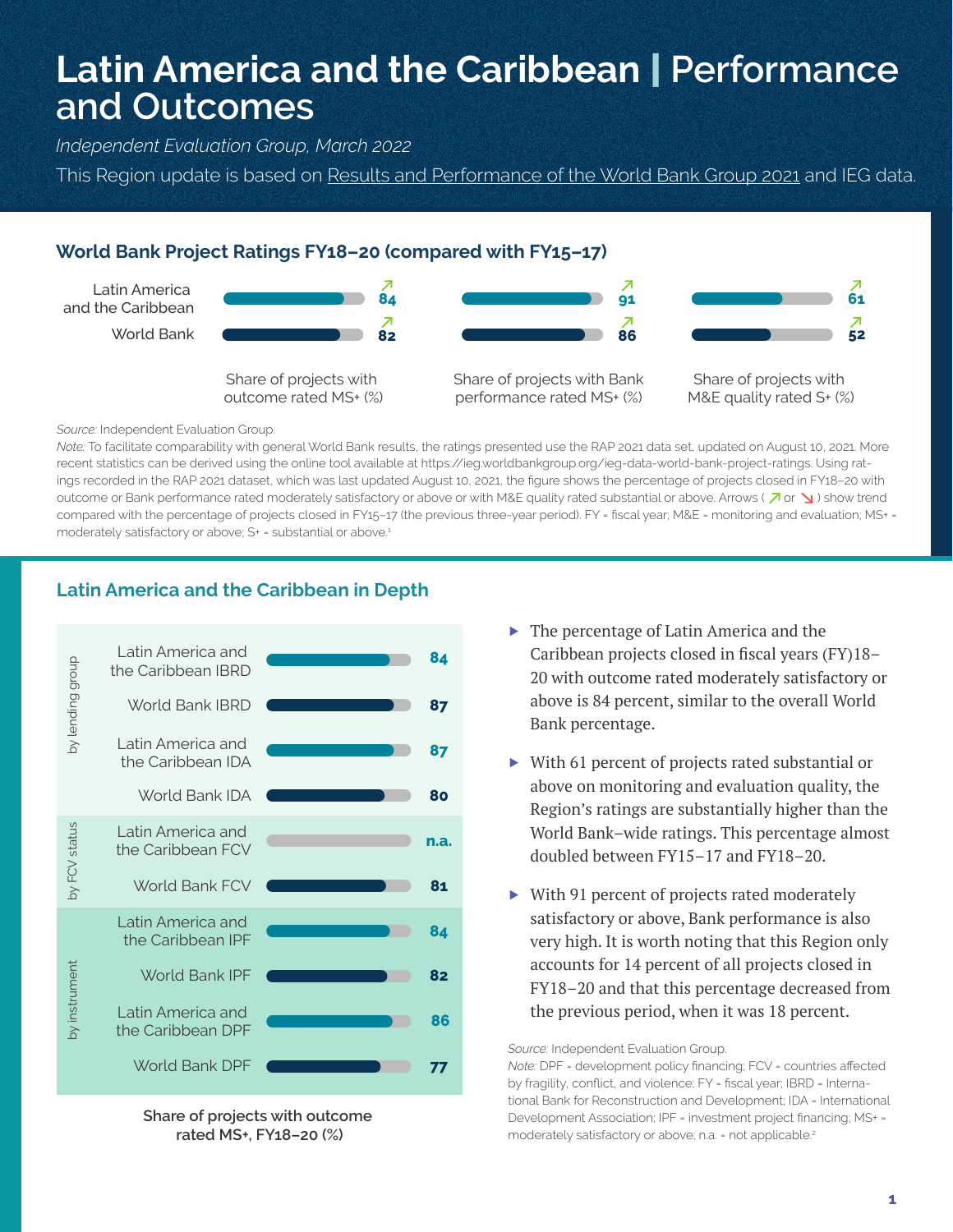## **Project Outcome Ratings Over Time, Latin America and the Caribbean**



Latin America and the Caribbean and World Bank Projects Rated Moderately Satisfactory or Above

*Source:* Independent Evaluation Group.

#### Percentage Distribution of Ratings for Latin America and the Caribbean Projects